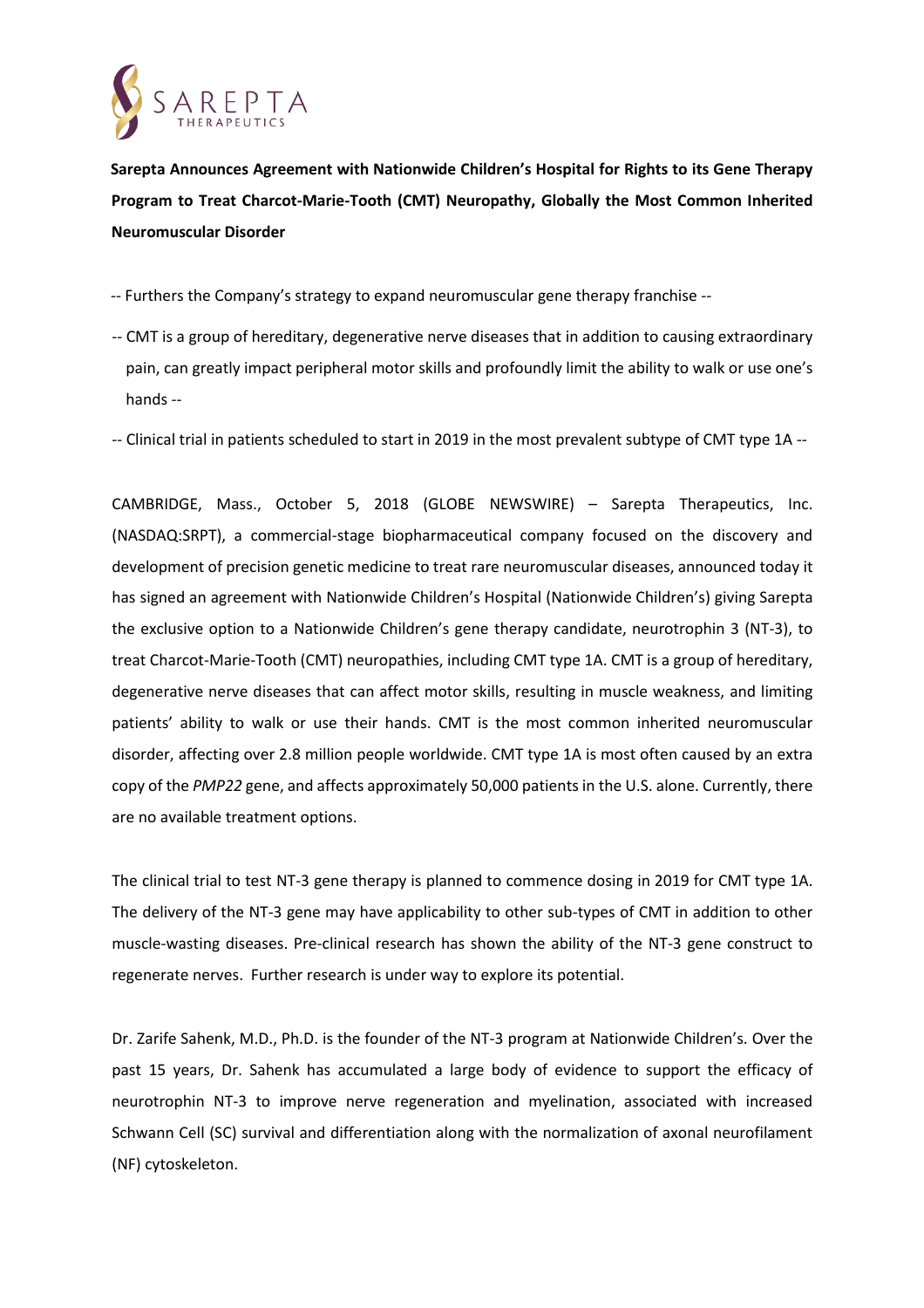Dr. Sahenk is an attending neurologist at Nationwide Children's, Director of Clinical and Experimental Neuromuscular Pathology at The Research Institute at Nationwide Children's and Professor of Pediatrics, Pathology and Neurology at The Ohio State University College of Medicine, and a lead researcher in the anatomical and molecular basis of nerve degeneration and impaired regeneration in hereditary peripheral neuropathies.

"Our agreement today further builds on our strategy to establish a gene therapy engine delivering potentially transformative therapies to treat life-altering rare disease," stated Doug Ingram, Sarepta's president and chief executive officer. "CMT, globally the largest inherited neuromuscular disease, is potentially devastating and we are particularly honored to work with Dr. Sahenk, a world-leader in the field of CMT neuropathies, as she prepares to treat patients with CMT type 1A in 2019. Dr. Sahenk has dedicated her professional career, which spans over 40 years, to researching and treating life-limiting neuromuscular diseases such as CMT, Limb-girdle muscular dystrophy, Duchenne and Becker muscular dystrophy. Pursuing this work with Dr. Sahenk exemplifies our approach of success through partnering with the best and brightest gene therapy scientists."

"Gene therapy represents a potential new pathway for the treatment of CMT Neuropathy. We look forward to collaborating with Sarepta, whose dedication to those impacted by neuromuscular disorders and to rigorous scientific exploration, echoes our own at Nationwide Children's," said Zarife Sahenk, M.D., Ph.D., attending neurologist and Director of Clinical and Experimental Neuromuscular Pathology at The Research Institute at Nationwide Children's Hospital.

#### **About Charcot-Marie-Tooth Disease**

Charcot-Marie-Tooth or CMT neuropathies are an inherited, heterogeneous group of peripheral nerve disorders affecting 1 in 2,500 persons. CMT is caused by mutations in genes that produce proteins involved in the structure and function of either the peripheral nerve axon or the myelin sheath. The degeneration of motor nerves results in muscle weakness and atrophy in the extremities (arms, legs, hands, or feet), and in some cases the degeneration of sensory nerves results in a reduced ability to feel heat, cold, and pain. Different mutations can cause mild to severe symptoms, with some patients losing their ability to walk or use their hands. Most patients are diagnosed at infancy, while other patients develop symptoms at adolescence.

#### **About Nationwide Children's Hospital**

Named to the Top 10 Honor Roll on U.S. News & World Report 's 2018-19 list of "Best Children's Hospitals," Nationwide Children's Hospital is one of America's largest not-for-profit freestanding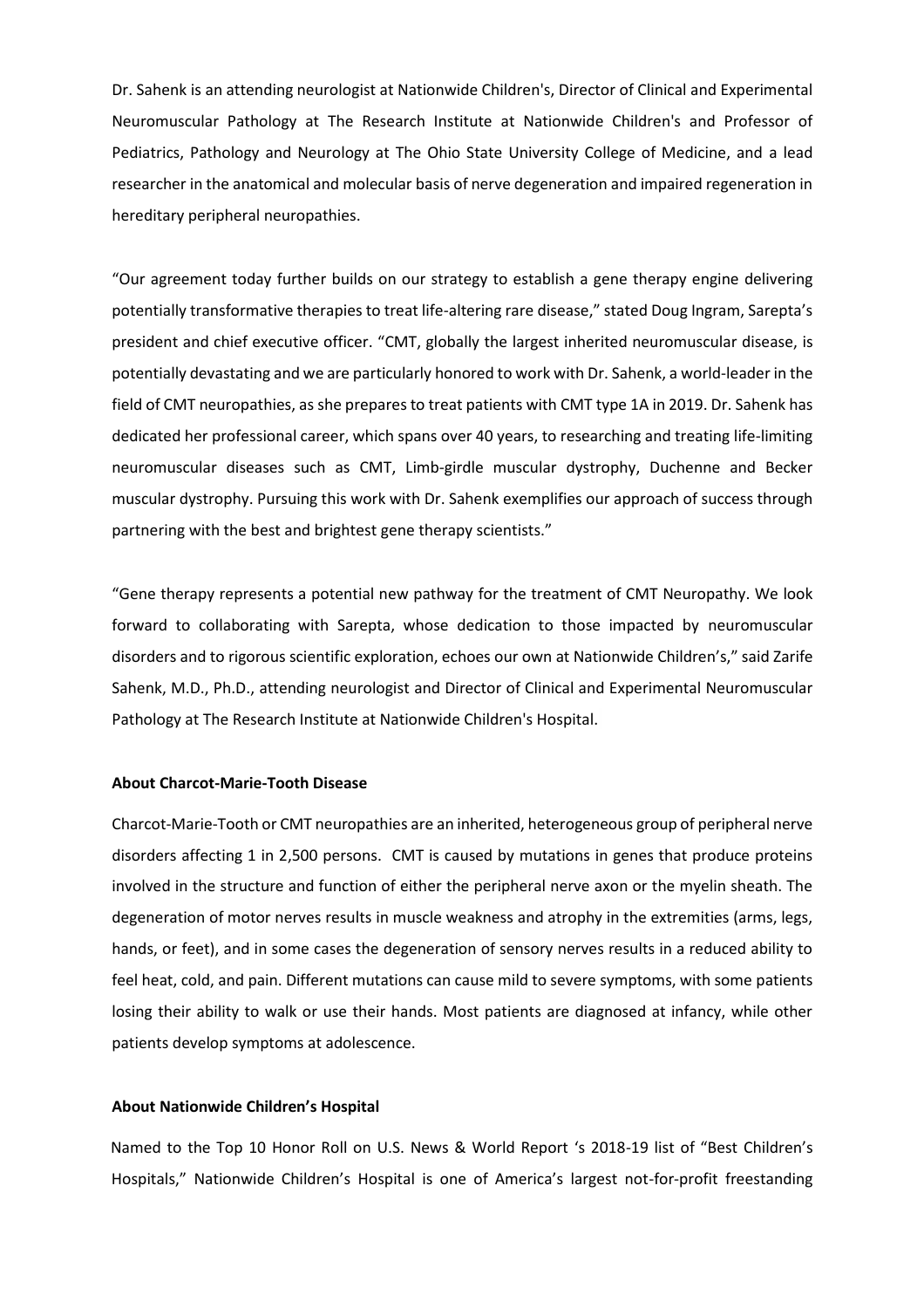pediatric health care systems providing wellness, preventive, diagnostic, treatment and rehabilitative care for infants, children and adolescents, as well as adult patients with congenital disease. Nationwide Children's has a staff of more than 13,000 providing state-of-the-art pediatric care during more than 1.4 million patient visits annually. As home to the Department of Pediatrics of The Ohio State University College of Medicine, Nationwide Children's physicians train the next generation of pediatricians and pediatric specialists. The Research Institute at Nationwide Children's Hospital is one of the Top 10 National Institutes of Health-funded freestanding pediatric research facilities. More information is available at NationwideChildrens.org.

## **About Sarepta Therapeutics**

Sarepta Therapeutics is a commercial-stage biopharmaceutical company focused on the discovery and development of precision genetic medicine to treat rare neuromuscular diseases. The Company is primarily focused on rapidly advancing the development of its potentially disease-modifying Duchenne muscular dystrophy (DMD) drug candidates. For more information, please visit [www.sarepta.com.](http://www.sarepta.com/)

## **Forward-Looking Statements**

*This press release contains "forward-looking statements." Any statements contained in this press release that are not statements of historical fact may be deemed to be forward-looking statements. Words such as "believes," "anticipates," "plans," "expects," "will," "intends," "potential," "possible" and similar expressions are intended to identify forward-looking statements. These forward-looking statements include statements regarding the plan to commence the clinical trial to test NT-3 gene therapy in 2019 for CMT type 1A; the potential applicability of the delivery of the NT-3 gene to other sub-types of CMT in addition to other muscle-wasting diseases; the potential of the NT-3 gene construct to regenerate nerves; Sarepta's strategy to establish a gene therapy engine delivering potentially transformative therapies to treat life-altering rare disease; and gene therapy representing a potential new pathway for the treatment of CMT Neuropathy.*

*These forward-looking statements involve risks and uncertainties, many of which are beyond Sarepta's control. Known risk factors include, among others: the expected benefits and opportunities related to the agreement with Nationwide Children's may not be realized or may take longer to realize than expected due to challenges and uncertainties inherent in product research and development; in particular, the agreement may not result in any viable treatments suitable for commercialization due to a variety of reasons, including any inability of the parties to perform their commitments and obligations under the agreement, the results of research may not be consistent with past results or may not be positive or may otherwise fail to meet regulatory approval requirements for the safety and*